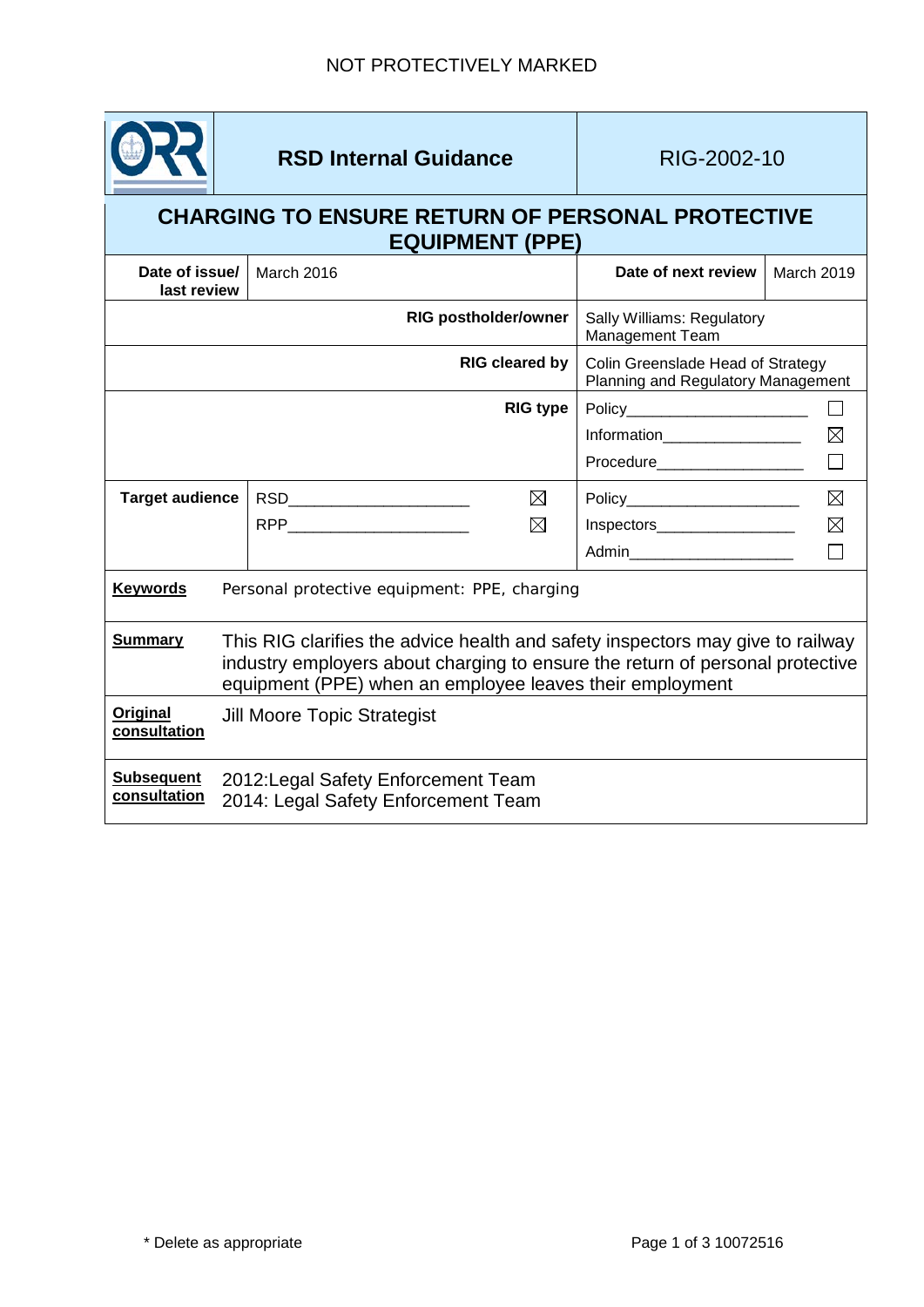| <b>Issue</b>  | Some employers in the railway industry (especially labour-only<br>subcontractors) claim to have a very high turnover of staff, and have<br>expressed concern that workers may leave their employment, often after<br>only a comparatively short time, without returning issued PPE. This has<br>substantial cost implications, and employers have asked whether they<br>may levy a returnable deposit as an incentive to ensure employees give<br>the equipment back.                                        |
|---------------|--------------------------------------------------------------------------------------------------------------------------------------------------------------------------------------------------------------------------------------------------------------------------------------------------------------------------------------------------------------------------------------------------------------------------------------------------------------------------------------------------------------|
| <b>Detail</b> | 1. Under HSW Act s.9, an employer cannot charge for anything 'done or<br>provided in pursuance of any specific requirement of any of the relevant<br>statutory provisions'. The Personal Protective Equipment at Work<br>Regulations 1992 (PPEWR 92) are relevant statutory provisions, so no<br>charge may be made for any PPE required to be provided under them<br>or the other circumstances listed in PPEWR 92 regulation 3.                                                                            |
|               | 2. However, the policy does allow employers to charge for PPE which is<br>provided for other reasons - for example company policy or arising out<br>of a contractual requirement for employment - and not under a relevant<br>statute. Therefore, schemes for part payment towards the cost of PPE<br>are still permitted, provided that the PPE is not for use in circumstances<br>where regulation 4 of PPEWR 92 requires it to be provided because<br>risks would not otherwise be adequately controlled. |
|               | <b>CHARGING A DEPOSIT FOR PPE</b>                                                                                                                                                                                                                                                                                                                                                                                                                                                                            |
|               | 3 It is important to distinguish between situations where PPE is required<br>by PPPEWR and those where it is not, but the employer has a rule<br>requiring workers to wear it. In the latter case, ORR has no role.                                                                                                                                                                                                                                                                                          |
|               | 4 An employer cannot ask for money from an employee for PPE,<br>whether it is returnable or not. This includes agency workers if they are<br>legally regarded as employees. However, if employment has been<br>terminated and the employee keeps the PPE without the employer's<br>permission, then as long as it has been made clear in the contract of<br>employment, the employer may be able to deduct the cost of the<br>replacement from any wages owed.                                               |
|               | 5 Where employers wish to charge, once employment has ceased, to<br>ensure return of PPE (or includes the provision for doing so in a contract<br>of employment), Inspectors should advise that this becomes primarily a<br>civil matter to do with contracts of employment and company rules, and<br>as such not enforceable by ORR. Enquirers should be encouraged to<br>seek advice from a competent employment law specialist.                                                                           |